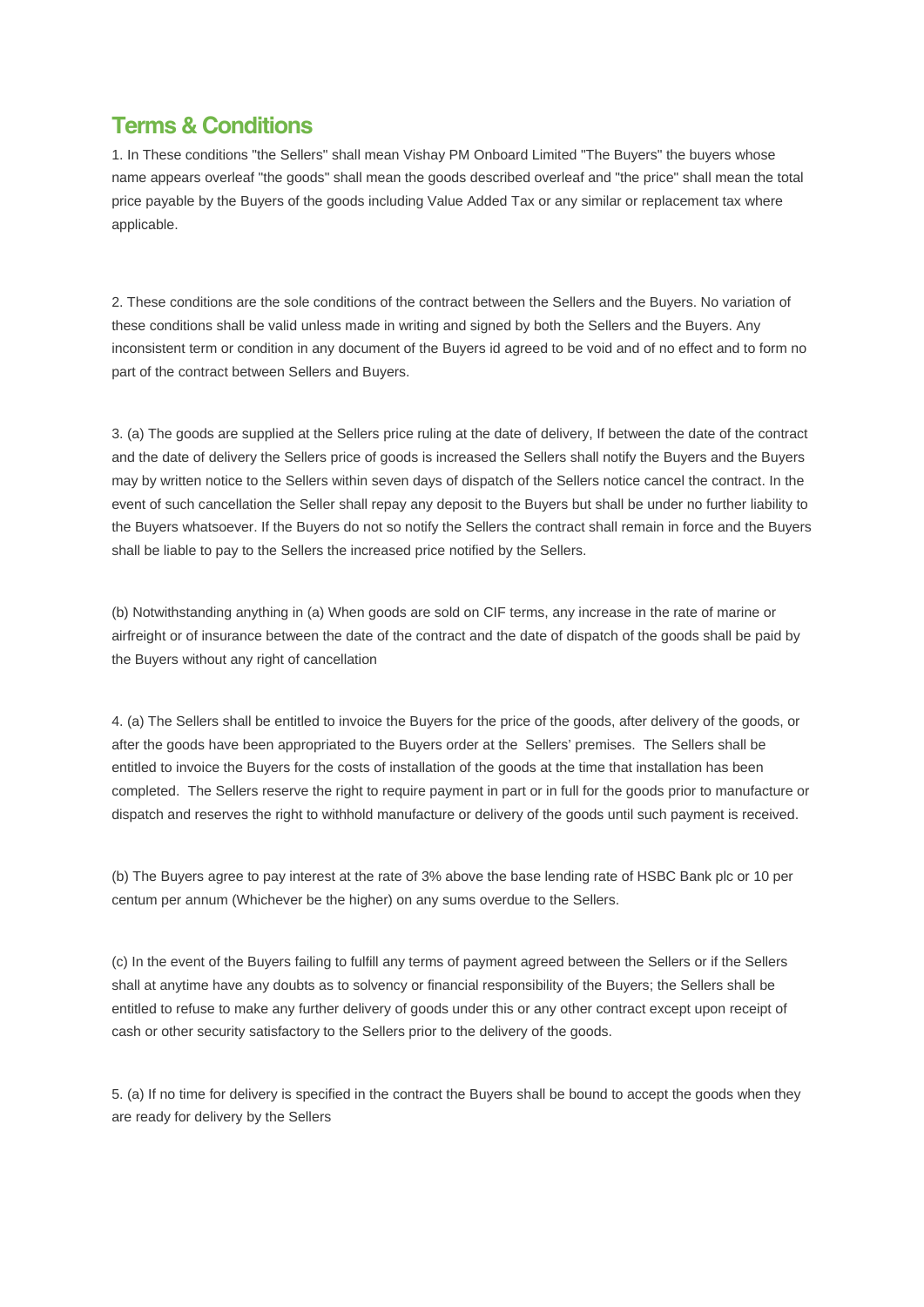(b) Unless otherwise agreed in writing the place of delivery of the goods shall be the Buyers premises as specified overleaf.

(c) In the event of the Buyers order being wholly or partly suspended or delayed by act of God, fire, accident, riot. civil commotion, hostilities, war, strikes, lock-outs, import/and or export restrictions, emergency regulations, breakdown of plant non delivery of raw materials or of any other event of any kind whatsoever which is beyond the control of the Seller, the Buyers shall have no right to cancellation of the contract but shall accept delivery of the goods at such time after the termination of such suspension or delay as the Sellers are reasonably able to deliver the goods, having regard to the Sellers commitments to other customers. If however the delivery of goods is suspended or delayed for a period exceeding three months from the date the goods would have other-wise have become due for delivery to the Buyers, then, unless otherwise agreed in writing, so much of the contract as relates to those goods shall automatically be cancelled and the contract shall remain in full force with regard to any other goods covered by the contract.

(d) And the Sellers shall in no circumstances be liable to the Buyers for any loss or damage howsoever caused resulting from non delivery or late delivery for any of the goods.

(e) Acceptance of delivery by or on behalf of the Buyers shall be conclusive that the Buyers have examined the goods and have found them to be in every way satisfactory to them and fit for the purpose for which they might require them.

6. The Sellers will replace or correct any defective parts resulting from faulty design materials of workmanship of the goods for a period of twelve months from the date of delivery ("the Warranty")

7. The Warranty does not cover items which the Buyers themselves must be capable of checking and replacing such as fuses, etc. The Sellers shall not be responsible for repairs necessitated by the Buyers failing to comply with the appropriate operating and maintenance instructions nor repairs necessitated by maltreatment or any cause which cannot be traced to the equipment itself. The Warranty is not valid without written permission from the Seller the goods are repaired and altered or rebuilt in any way by persons other than the Sellers personnel. The Warranty shall not be valid if the Buyers having discovered or suspected an error in the goods neglect to notify the Sellers of the suspected error and continue to use the goods without the Sellers specific permission

8. (a) All goods delivered to the Buyers shall be at the Buyers risk from the time of delivery.

(b) All goods delivered to the Buyers shall remain in the legal and beneficial ownership of the Sellers all sums due from the Buyers to the Sellers under this or any other contract have been paid in full and prior to such payment in full the Buyers shall hold all such goods as bailees of the Sellers and shall if so required by the Sellers, store all such goods separately from any other goods in the Buyers possession.

(c) Notwithstanding that any goods have not been paid for in full the Buyers as bailees for the Sellers and not otherwise shall have the power and right not to sell goods and all proceeds of sale shall be retained by the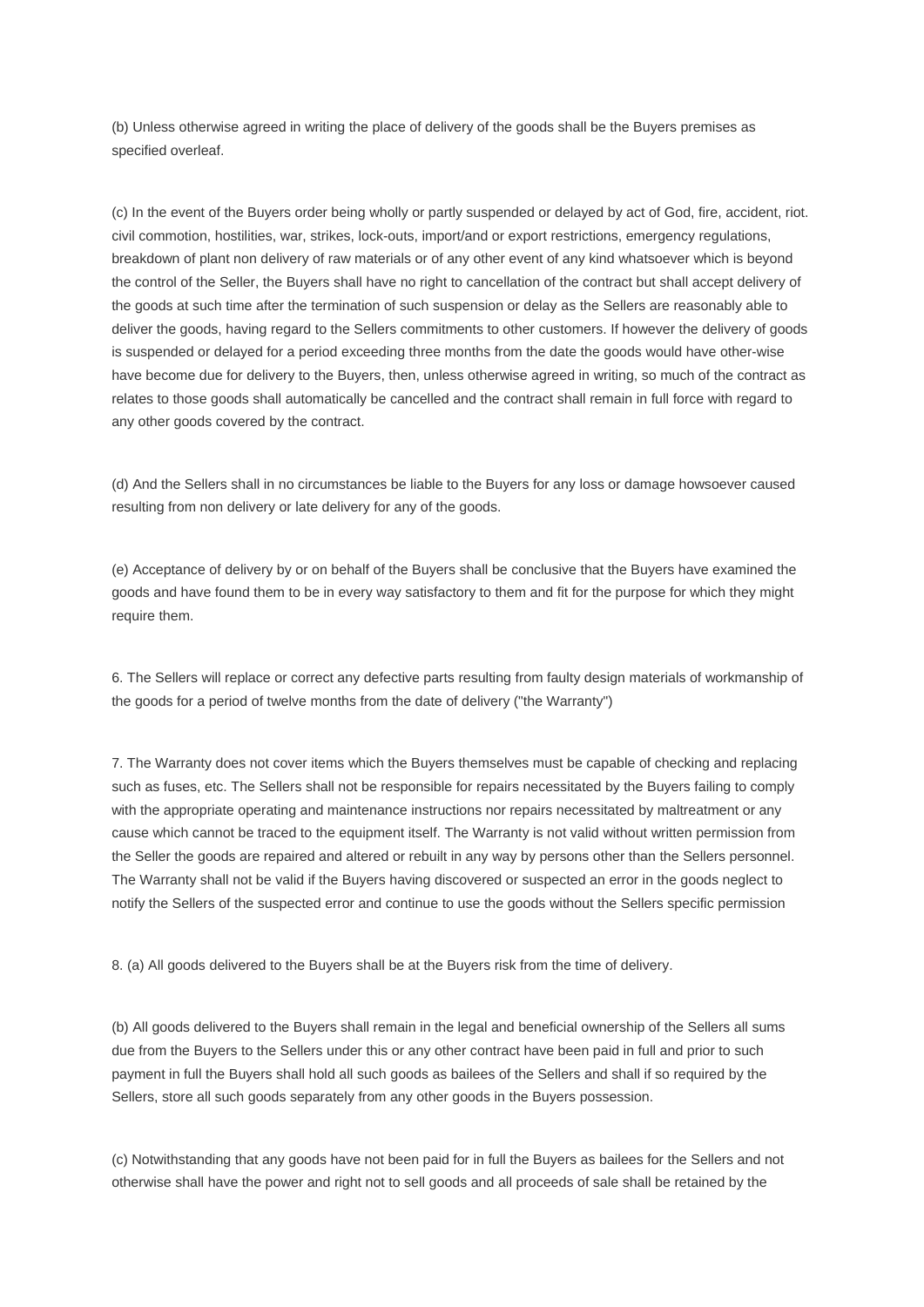Buyers ((if so required by the Sellers in a separate Bank or other account) and held by the Buyers on trust for the Sellers beneficially until all sums due from the Buyers to the Sellers under this or any other contract have been paid in full.

9. (a) The Sellers accept liability for any death or personal injury resulting from their negligence.

(b) This contract shall be subject to the implied conditions set out in Section 12 of the Sale of Goods Act 1979.

(c) Where the Buyers are dealing as consumers and this contract is not an international supply contract this contract shall be subject to the implied conditions set out in Sections 12, 14 and 15 of the Sale of Goods Act 1979.

(d) Save as aforesaid in (a), (b) and (c) all conditions and warranties as to the conformity of any goods with sample descriptions or as to the condition, quality or fitness for any purpose whatsoever of the goods are excluded.

(e) Save as aforesaid the Sellers shall not be liable for any loss or damage whether caused by the negligence of the Sellers, their servants or agents, or in any other way whatsoever and shall in no circumstances be liable for any loss of profit, business or production, or any similar loss or damage whether direct, indirect or consequential howsoever caused.

10. (a) In no circumstances shall the Sellers be bound or in any way liable for any representation made or any information or advise given to the Buyers or to any other person whatsoever by the Sellers or by any person who is or who is deemed by law to be an agent of the Sellers whether such representation is made or information or advise is given in our pursuance of this or any other contract or in any other way whatsoever.

(b) The Sellers shall in no circumstances be bound by or liable for any description, information or illustration contained in any catalogue price list, brochure, leaflet, document of any kind and nothing contained in any such document of any kind and nothing contained in any such document shall form part of this or any other contract between the Sellers and Buyers.

(c) In placing an order for the goods or any item thereof the Buyers warrant that they have tested goods of that description and specification and that such goods are suitable for any purpose for which the Buyers may require them.

11. (a) Notwithstanding anything contained in these conditions the Sellers shall be under no liability to the Buyers unless written notice of the Buyers claim is received by the Sellers within ten days of the delivery of the goods to the Buyers or to the Buyers order or where a claim is in respect of an alleged failure to deliver the goods within ten days of the date of the Sellers invoice claims under the warranty contained in these conditions must be made